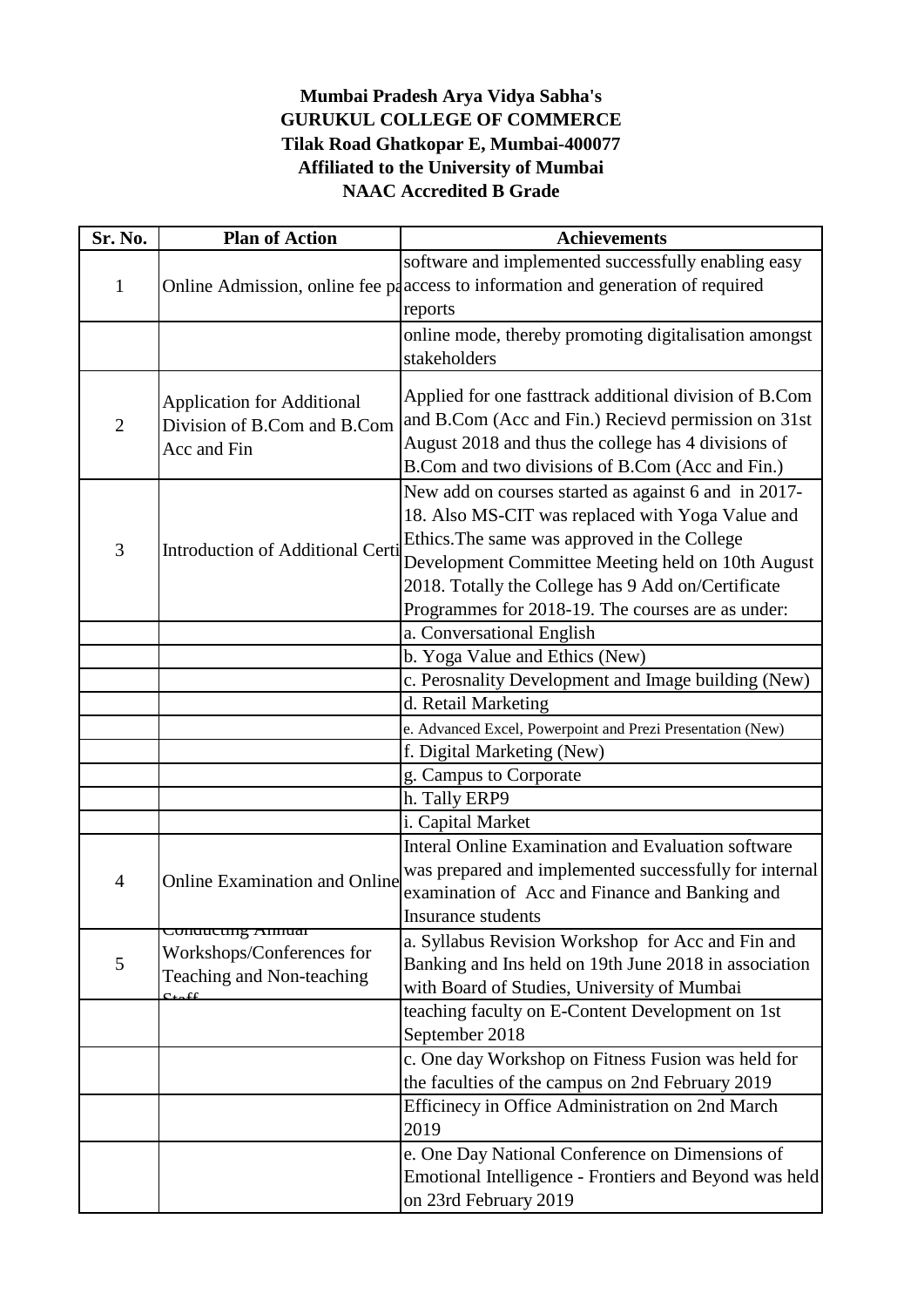|    |                                        | (Advanced Accountancy and Business Management)                                               |
|----|----------------------------------------|----------------------------------------------------------------------------------------------|
|    |                                        | and Additional Division of B.Com Acc and Finance to                                          |
| 6  |                                        | Application for New UG/PG Probe started wef 2019-20. The proposal was accepted by            |
|    |                                        | the University of Mumbai and sent to Mantralay for                                           |
|    |                                        | approval.                                                                                    |
|    |                                        | Entrepreneurship development initiatives were taken by                                       |
|    |                                        | introducing self employment courses on Mehendi,                                              |
| 7  | <b>Entreprenuership Development</b>    | Basic Beautician in association with Jan Shikshan                                            |
|    |                                        | Sanstha, Ministry of Skill Development and                                                   |
|    |                                        | Entrepreneurship, Government of India. 48 students                                           |
|    |                                        | have successfully completed these courses<br>of MBA entrance examination also MOU was signed |
|    | Strengthening MOU's with Insti         |                                                                                              |
| 8  |                                        | with Bhartiya Vidyapeeth Institute to promote                                                |
|    |                                        | education and knowledge sharing between two<br>institutions. MOUs was also signed with other |
|    |                                        |                                                                                              |
|    |                                        | corporate houses for certificate programmes/add on                                           |
|    |                                        | courses towards skill enhancement.                                                           |
|    | <b>Centre for Distance Learning</b>    | Distance Learning Programme of the University of                                             |
|    |                                        | Mumbai, Institute of Distance and Open Learning                                              |
| 9  |                                        | (IDOL) for B.Com and M.Com. Personal Contact                                                 |
|    |                                        | Programme lectures were successfully conducted for                                           |
|    |                                        | the same.                                                                                    |
|    |                                        | Minor Research project grant received in 2017-18 of                                          |
| 10 |                                        | Strengthening Research activitid three faculties successfully completed and submitted to     |
|    |                                        | the University of Mumbai.                                                                    |
|    |                                        | Minor Research project grant received for another two                                        |
|    |                                        | faculties in the year 2018-19                                                                |
|    |                                        | 90% faculties published research papers in UGC                                               |
|    |                                        | approved Journals and Conference proceedings                                                 |
|    |                                        | Principal Dr.Nandita Roy has represented<br>the                                              |
|    |                                        | institution at an International Symposia on Mythology                                        |
|    |                                        | at Ardahan University, Turkey in May 2019.                                                   |
|    |                                        | One of our faculty Mr. Rajendra Vare received Best                                           |
|    |                                        | Research Paper award at the One Day National                                                 |
|    |                                        | Conference at L S Raheja College, Mumbai                                                     |
|    |                                        | 3 faculties have been awarded with Ph. D. In                                                 |
|    |                                        | Academic Year 2018-19                                                                        |
|    | <b>Application for Additional Exte</b> | The college had one NSS Unit of 100 students and had                                         |
| 11 |                                        | applied for one more unit. Now, the college has 2 NSS                                        |
|    |                                        | Units 100 students each and 1 Unit of Department of                                          |
|    |                                        | lifelong learning and extension of 50 students.                                              |
|    |                                        | Ms. Bhoomi Patel our student received Best NSS                                               |
|    |                                        | Volunteer Award for the Academic Year 2018-19 from                                           |
|    |                                        | the University of Mumbai                                                                     |